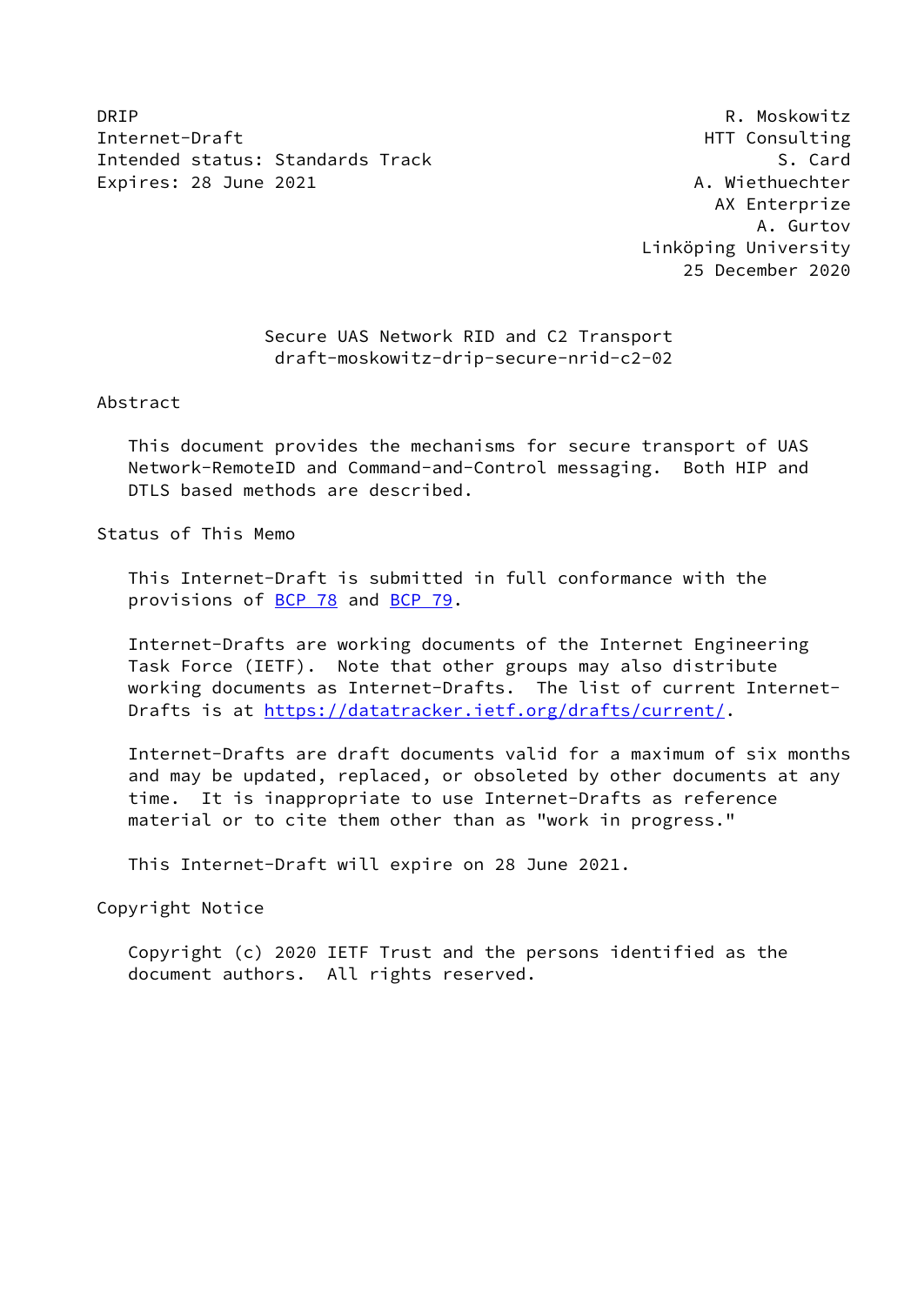<span id="page-1-1"></span>Internet-Draft Secure UAS Transport December 2020

This document is subject to [BCP 78](https://datatracker.ietf.org/doc/pdf/bcp78) and the IETF Trust's Legal Provisions Relating to IETF Documents ([https://trustee.ietf.org/](https://trustee.ietf.org/license-info) [license-info](https://trustee.ietf.org/license-info)) in effect on the date of publication of this document. Please review these documents carefully, as they describe your rights and restrictions with respect to this document. Code Components extracted from this document must include Simplified BSD License text as described in Section 4.e of the [Trust Legal Provisions](https://trustee.ietf.org/license-info) and are provided without warranty as described in the Simplified BSD License.

# Table of Contents

|                                                                                                | $\overline{2}$  |
|------------------------------------------------------------------------------------------------|-----------------|
| 2.                                                                                             |                 |
| Requirements Terminology<br><u>2.1</u> .                                                       | $\frac{3}{3}$   |
| 2.2.                                                                                           | $\overline{3}$  |
| 3.                                                                                             | $\overline{3}$  |
| 3.1.                                                                                           | $\overline{4}$  |
| 3.2.                                                                                           | $\overline{4}$  |
| N-RID from the Operator $\cdots$ $\cdots$ $\cdots$ $\cdots$ $\cdots$ $\cdots$ $\cdots$<br>3.3. | $\overline{4}$  |
| <u>3.4.</u>                                                                                    | $\overline{4}$  |
| 4.                                                                                             | $\overline{4}$  |
| $\overline{5}$ .                                                                               | $\overline{5}$  |
| HIPv2 for Secure Transport<br>5.1.                                                             | $\overline{5}$  |
| 5.2. DTLS for Secure Transport                                                                 | $\underline{6}$ |
| $5.3.$ Ciphers for Secure Transport                                                            | $\underline{6}$ |
| $5.4$ . HIP and DTLS contrasted and compared                                                   | $\underline{6}$ |
| <u>6</u> .                                                                                     | $\overline{1}$  |
| $\overline{1}$ .                                                                               | $\mathbf{Z}$    |
| $\underline{8}$ .                                                                              | $\mathbf{I}$    |
| 9.                                                                                             | $\overline{1}$  |
| Normative References<br>9.1.                                                                   | $\underline{8}$ |
| Informative References<br>9.2.                                                                 | 8               |
| Authors' Addresses                                                                             | 9               |

<span id="page-1-0"></span>[1](#page-1-0). Introduction

 This document defines mechanisms to provide secure transport for the ASTM Network Remote ID [\[F3411-19](#page-8-1)] (N-RID) and UAS Command and Control (C2) messaging.

 A secure transport for C2 is critical for UAS Beyond line of sight (BLOS) operations.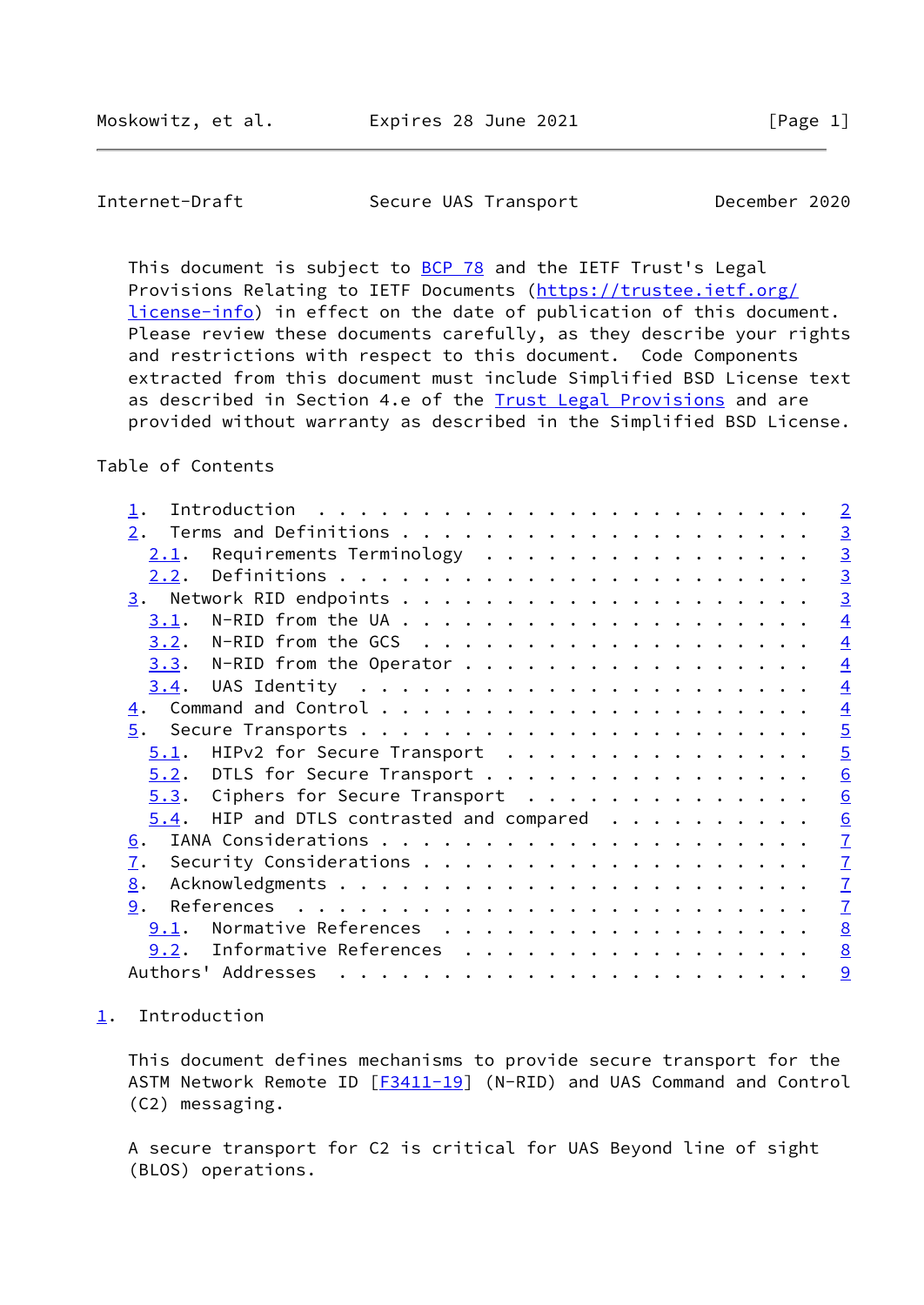Two options for secure transport are provided: HIPv2 [\[RFC7401](https://datatracker.ietf.org/doc/pdf/rfc7401)] and DTLS [\[DTLS-1.3-draft](#page-8-2)]. These options are generally defined and their applicability is compared and contrasted. It is up to N-RID and C2 to select which is preferred for their situation.

| Moskowitz, et al. | Expires 28 June 2021 | [Page 2] |
|-------------------|----------------------|----------|
|                   |                      |          |

<span id="page-2-1"></span>Internet-Draft Secure UAS Transport December 2020

<span id="page-2-0"></span>[2](#page-2-0). Terms and Definitions

# <span id="page-2-2"></span>[2.1](#page-2-2). Requirements Terminology

 The key words "MUST", "MUST NOT", "REQUIRED", "SHALL", "SHALL NOT", "SHOULD", "SHOULD NOT", "RECOMMENDED", "NOT RECOMMENDED", "MAY", and "OPTIONAL" in this document are to be interpreted as described in [BCP](https://datatracker.ietf.org/doc/pdf/bcp14) [14](https://datatracker.ietf.org/doc/pdf/bcp14) [[RFC2119\]](https://datatracker.ietf.org/doc/pdf/rfc2119) [\[RFC8174](https://datatracker.ietf.org/doc/pdf/rfc8174)] when, and only when, they appear in all capitals, as shown here.

#### <span id="page-2-3"></span>[2.2](#page-2-3). Definitions

See [\[drip-requirements](#page-8-3)] for common DRIP terms.

#### B-RID

 Broadcast Remote ID. A method of sending RID messages as 1-way transmissions from the UA to any Observers within radio range.

### N-RID

 Network Remote ID. A method of sending RID messages via the Internet connection of the UAS directly to the UTM.

## RID

 Remote ID. A unique identifier found on all UA to be used in communication and in regulation of UA operation.

## <span id="page-2-4"></span>[3](#page-2-4). Network RID endpoints

 The FAA defines the Network Remote ID endpoints as a USS Network Service Provider (Net-RID SP) and the UAS. Both of these are rather nebulous items and what they actually are will impact how communications flow between them.

 The Net-RID SP may be provided by the same entity serving as the UAS Service Provider (USS). This simplifies a number of aspects of the N-RID communication flow. An Operator is expected to register an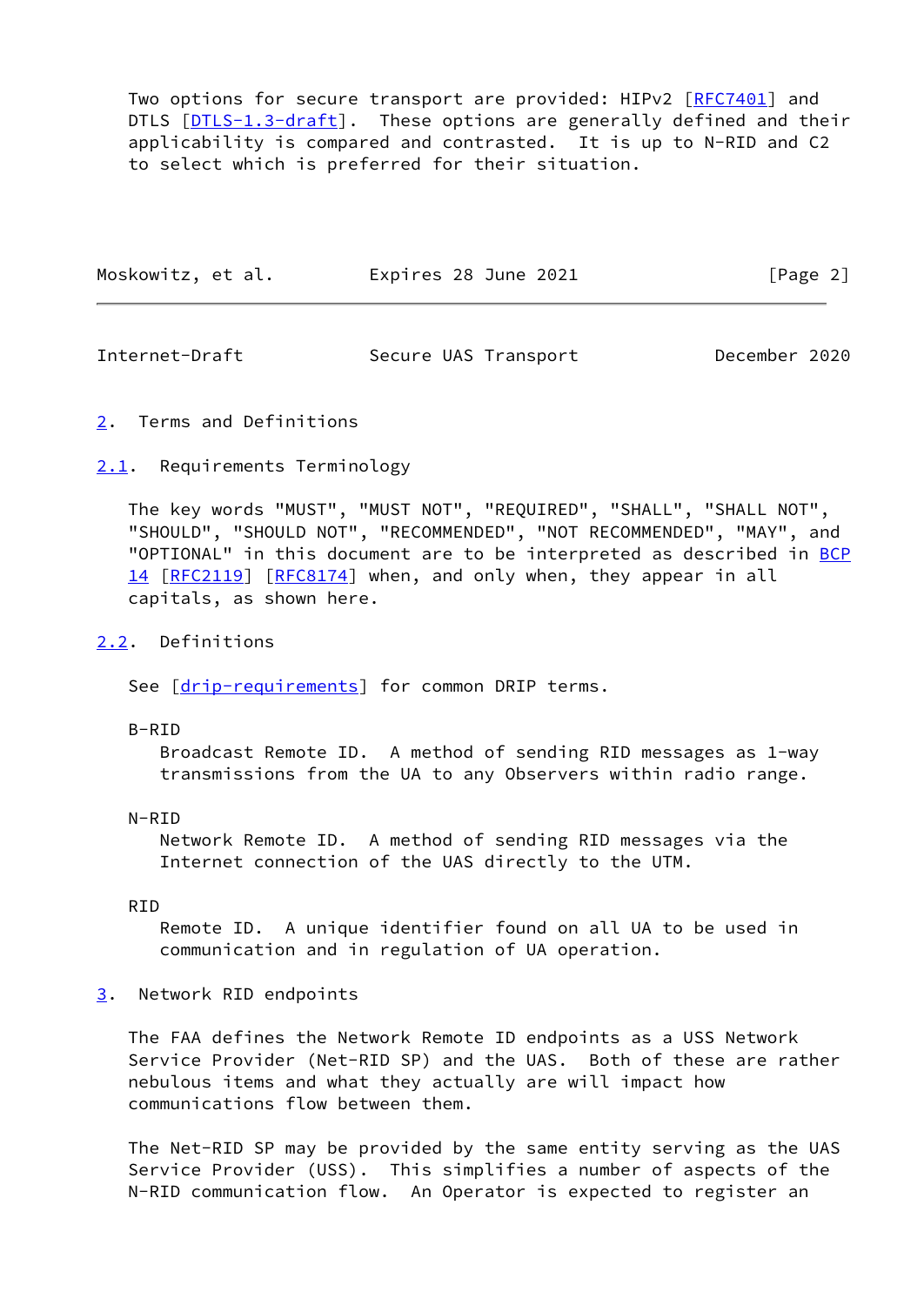operation with the USS. If this is done via the GCS and the GCS is the source (directly acting as a gateway), this could set up the secure connection for N-RID. The Net-RID SP is likely to be stable in the network, that is its IP address will not change during a mission. This simplifies maintaining the N-RID communications.

 The UAS component in N-RID may be either the UA, GCS, or the Operator's Internet connected device (e.g. smartphone or tablet). In all cases, mobility MUST be assumed. That is the IP address of this end of the N-RID communication will change during an operation. The N-RID mechanism MUST support this. the UAS Identity for the secure connection may vary based on the UAS endpoint.

| Moskowitz, et al. | Expires 28 June 2021 | [Page 3] |
|-------------------|----------------------|----------|
|-------------------|----------------------|----------|

<span id="page-3-1"></span>Internet-Draft Secure UAS Transport December 2020

# <span id="page-3-0"></span>[3.1](#page-3-0). N-RID from the UA

 Some UA will be equipped with direct Internet access. These UA will also tend to have multiple radios for their Internet access. Thus multi-homing with "make before break" behavior is needed. This is on top of any IP address changes on any of the interfaces while in use.

### <span id="page-3-2"></span>[3.2](#page-3-2). N-RID from the GCS

 Many UA will lack direct Internet access, but their GCS may be so connected. There are two sources for the GCS for the RID messages, both from the UA. These are UA B-RID messages, or content from C2 messages that the GCS converts to RID message format. In either case, the GCS may be mobile with changing IP addresses. The GCS may be in a fast moving ground device (delivery van), so it can have as mobility demanding connection needs as the UA.

## <span id="page-3-3"></span>[3.3](#page-3-3). N-RID from the Operator

 Many UAS will have no Internet connectivity, but the UA is sending B-RID messages and the Operator has an Internet Connected device that is receiving these B-RID messages. The Operator's device can act as the proxy for these messages, turning them into N-RID messages.

## <span id="page-3-4"></span>[3.4](#page-3-4). UAS Identity

 The UA MAY use its RID private key if the RID is a HHIT [\[drip-uas-rid](#page-8-4)]. It may use some other Identity, based on the Net-RID SP policy.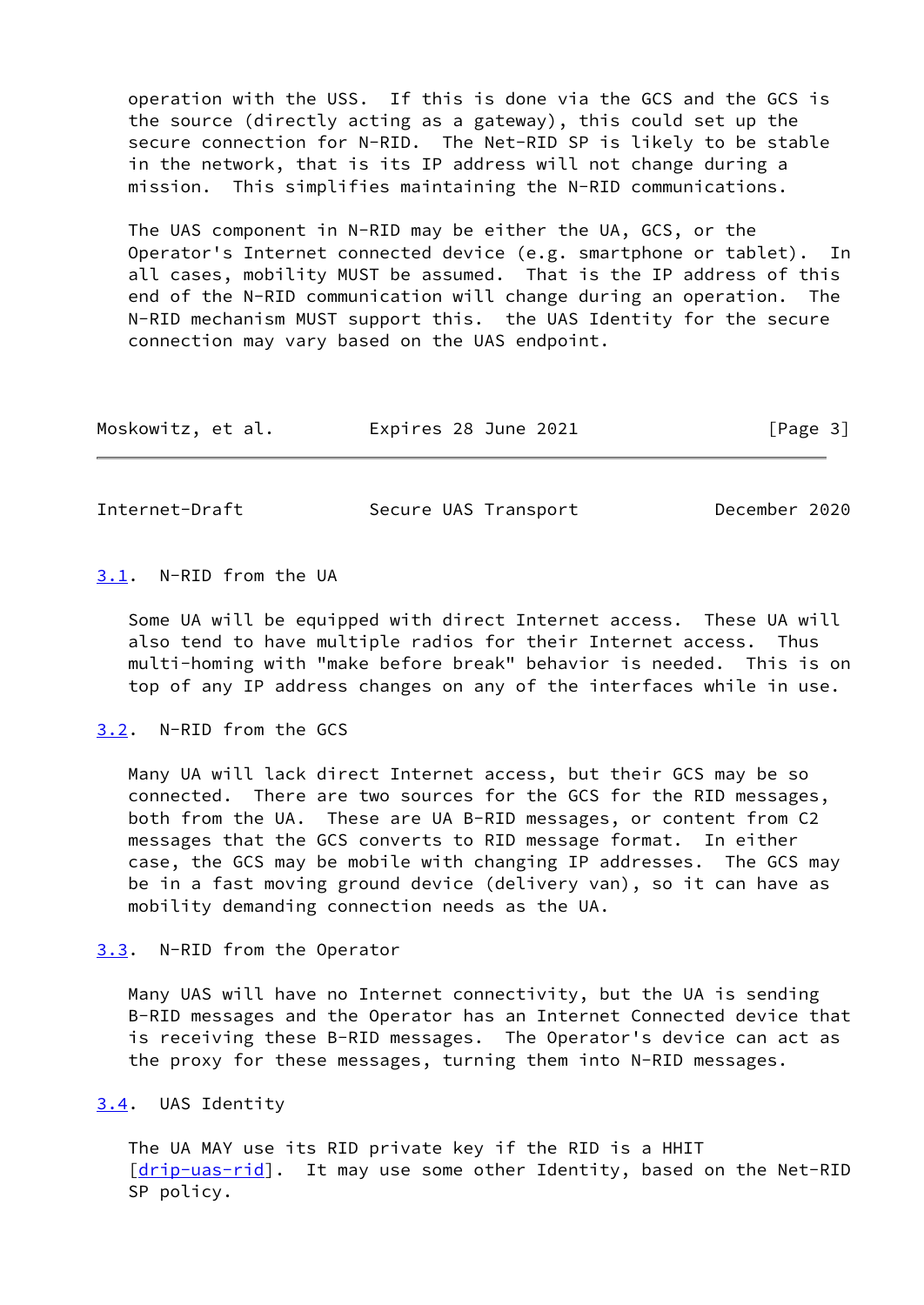The GCS or Operator smart device may have a copy of the UA credentials and use them in the connection to the Net-RID SP. In this case, they are indistinguishable from the UA as seen from the Net-RID SP. Alternatively, they may use their own credentials with the Net-RID SP which would need some internal mechanism to tie that to the UA.

<span id="page-4-0"></span>[4](#page-4-0). Command and Control

 Command and Control (C2) connection is between the UA and GCS. Often this over a direct link radio. Some times, particularly for BLOS, it is via Internet connections. In either case C2 SHOULD be secure from eavesdropping and tampering. For design and implementation consistency it is best to treat the direct link as a local link Internet connection and use constrained networking compression standards.

| Moskowitz, et al. | Expires 28 June 2021 | [Page 4] |
|-------------------|----------------------|----------|
|-------------------|----------------------|----------|

<span id="page-4-2"></span>Internet-Draft Secure UAS Transport December 2020

 Both the UA and GCS need to be treated as fully mobile in the IP networking sense. Either one can have its IP address change and both could change at the same time (the double jump problem). It is preferable to use a peer-to-peer (P2P) secure technology like HIPv2 [\[RFC7401](https://datatracker.ietf.org/doc/pdf/rfc7401)].

 Finally UA may also tend to have multiple radios for their C2 communications. Thus multi-homing with "make before break" behavior is needed. This is on top of any IP address changes on any of the interfaces while in use.

<span id="page-4-1"></span>[5](#page-4-1). Secure Transports

 The raw RID and C2 messages will be wrapped in UDP. These UDP packets will either be transported in ESP for the HIPv2 approach or DTLS application messages for DTLS. In both cases header compression technologies SHOULD be used and negotiated based on policy.

 For IPv6 over both WiFi and Bluetooth (or any other radio link), Robust Header Compression (ROHC) [\[RFC5795](https://datatracker.ietf.org/doc/pdf/rfc5795)] and/or Generic Header Compression (6LoWAN-HGC) [\[RFC7400](https://datatracker.ietf.org/doc/pdf/rfc7400)] can significantly reduce the per packet transmission cost of IPv6. For Bluetooth, there is also IPv6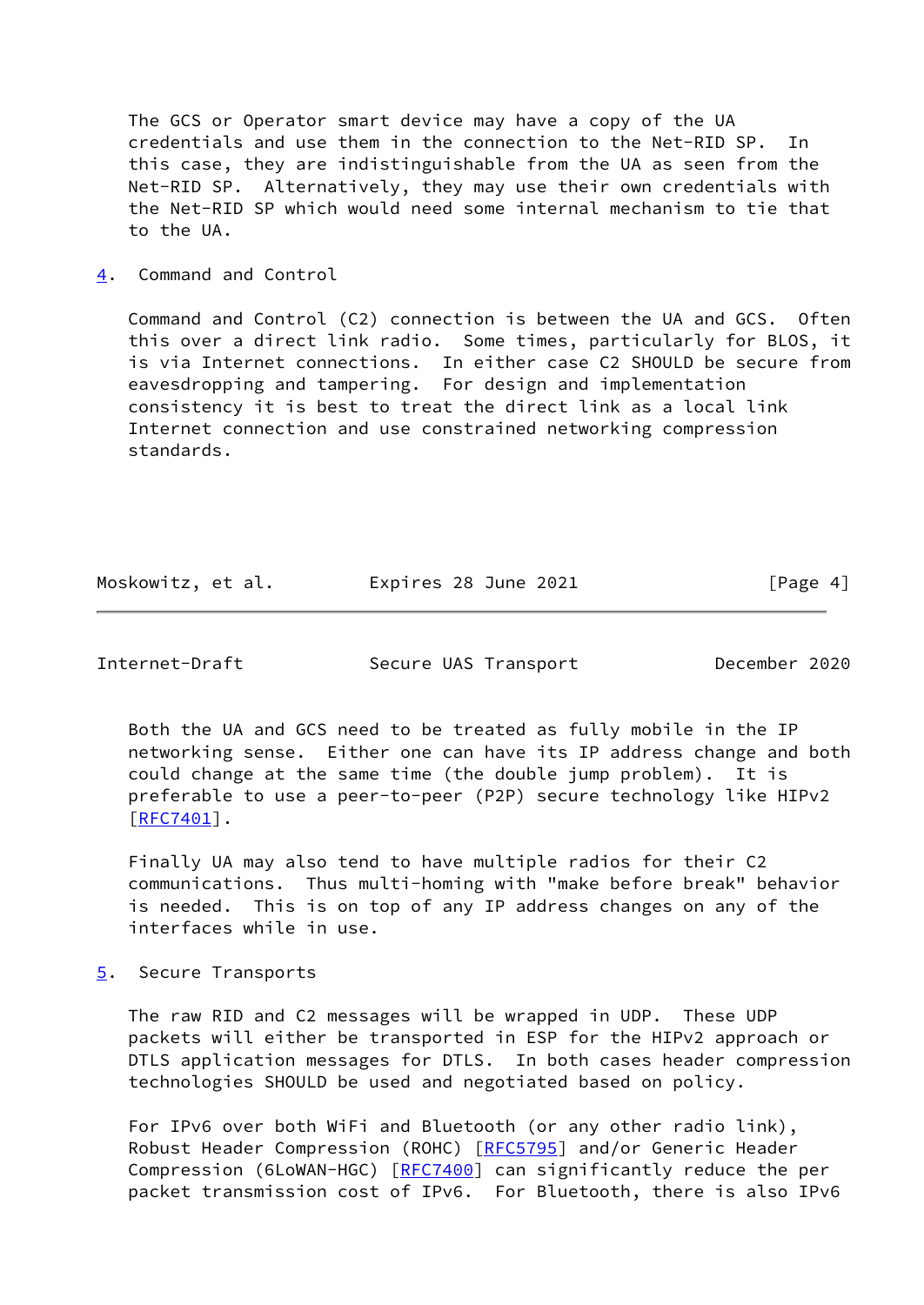over Bluetooth LE [[RFC7668](https://datatracker.ietf.org/doc/pdf/rfc7668)] for more guidance.

 Local link (direct radio) C2 security is possible with the link's MAC layer security. Both WiFi and Bluetooth link security can provide appropriate security, but this would not provide trustworthy multi homed security.

### <span id="page-5-0"></span>[5.1](#page-5-0). HIPv2 for Secure Transport

 HIP has already been used for C2 mobility, managing the ongoing connectivity over WiFi at start of an operation, switching to LTE once out of WiFi range, and returning to WiFi connectivity at the end of the operation. This functionality is especially important for BLOS. HHITs are already defined for RID, and need only be added to the GCS via a GCS Registration as part of the UAS to USS registration to be usedfor C2 HIP.

When the UA is the UAS endpoint for N-RID, and particularly when HIP is used for C2, HIP for N-RID simplifies protocol use on the UA. The Net-RID SP endpoint may already support HIP if it is also the HHIT Registrar. If the UA lacks any IP ability and the RID HHIT registration was done via the GCS or Operator device, then they may also be set for using HIP for N-RID.

| Moskowitz, et al. | Expires 28 June 2021 | [Page 5] |
|-------------------|----------------------|----------|
|                   |                      |          |

<span id="page-5-2"></span>Internet-Draft Secure UAS Transport December 2020

 Further, double jump and multi-homing support is mandatory for C2 mobility. This is inherent in the HIP design. The HIP address update can be improved with [\[hip-fast-mobility](#page-8-5)].

## <span id="page-5-1"></span>[5.2](#page-5-1). DTLS for Secure Transport

 DTLS is a good fit for N-RID for any of the possible UAS endpoints. There are challenges in using it for C2. To use DTLS for C2, the GCS will need to be the DTLS server. How does it 'push' commands to the UA? How does it reestablish DTLS security if state is lost? And finally, how is the double jump scenario handled?

 All the above DTLS for C2 probably have solutions. None of them are inherent in the DTLS design.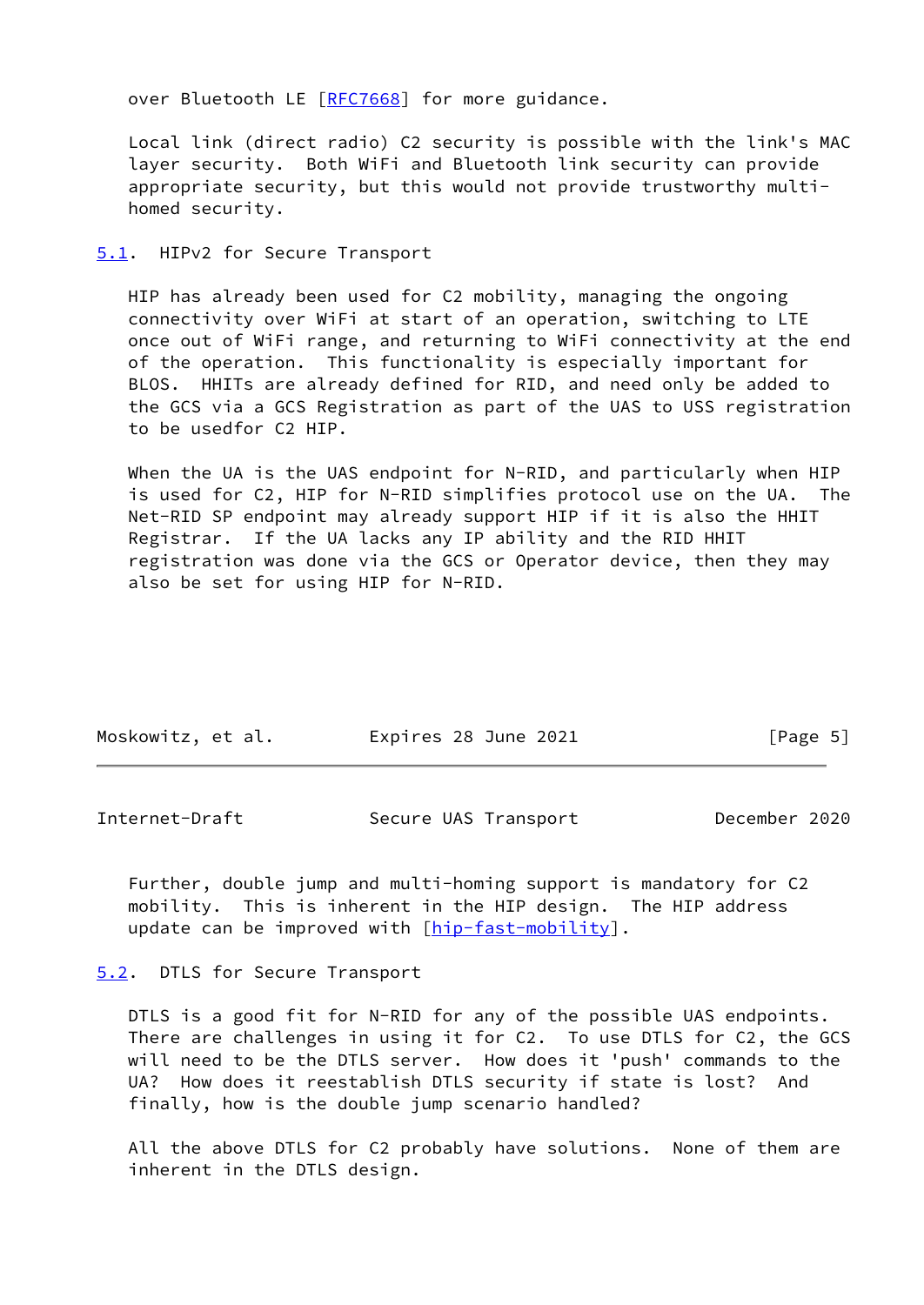## <span id="page-6-0"></span>[5.3](#page-6-0). Ciphers for Secure Transport

 The cipher choice for either HIP or DTLS depends, in large measure, on the UAS endpoint. If the endpoint is computationally constrained, the cipher computations become important. If any of the links are constrained or expensive, then the over-the-wire cost needs to be minimized. AES-CCM and AES-GCM are the preferred, modern, AEAD ciphers.

For ESP with HIP  $[REC7402]$ , an additional 4 - 8 bytes can be trimmed by using the Implicit IV for ESP option [\[RFC8750](https://datatracker.ietf.org/doc/pdf/rfc8750)].

 NIST is working on selecting a new lightweight cipher that may be the best choice for use on a UA. The Keccak Xoodyak cipher in [\[new-crypto\]](#page-8-6) is a good "Green Cipher".

<span id="page-6-1"></span>[5.4](#page-6-1). HIP and DTLS contrasted and compared

 This document specifies the use of DTLS 1.3 for its 0-RTT mobility feature and improved (over 1.2) handshake. DTLS 1.3 is still an IETF draft, so there is little data available to properly contrast it with HIPv2. This section will be based on the current DTLS 1.2. The basic client-server model is unchanged.

 The use of DTLS vs HIPv2 (both over UDP, HIP in IPsec ESP BEET mode) has pros and cons. DTLS is currently at version 1.2 and based on TLS 1.2. It is a more common protocol than HIP, with many different implementations available for various platforms and languages.

| Moskowitz, et al.<br>Expires 28 June 2021 | [Page 6] |
|-------------------------------------------|----------|

<span id="page-6-2"></span>Internet-Draft Secure UAS Transport December 2020

 DTLS implements a client-server model, where the client initiates the communication. In HIP, two parties are equal and either can be an Initiator or Responder of the Base Exchange. HIP provides separation between key management (base exchange) and secure transport (for example IPsec ESP BEET) while both parts are tightly coupled in DTLS.

 DTLS 1.2 still has quite chatty connection establishment taking 3-5 RTTs and 15 packets. HIP connection establishment requires 4 packets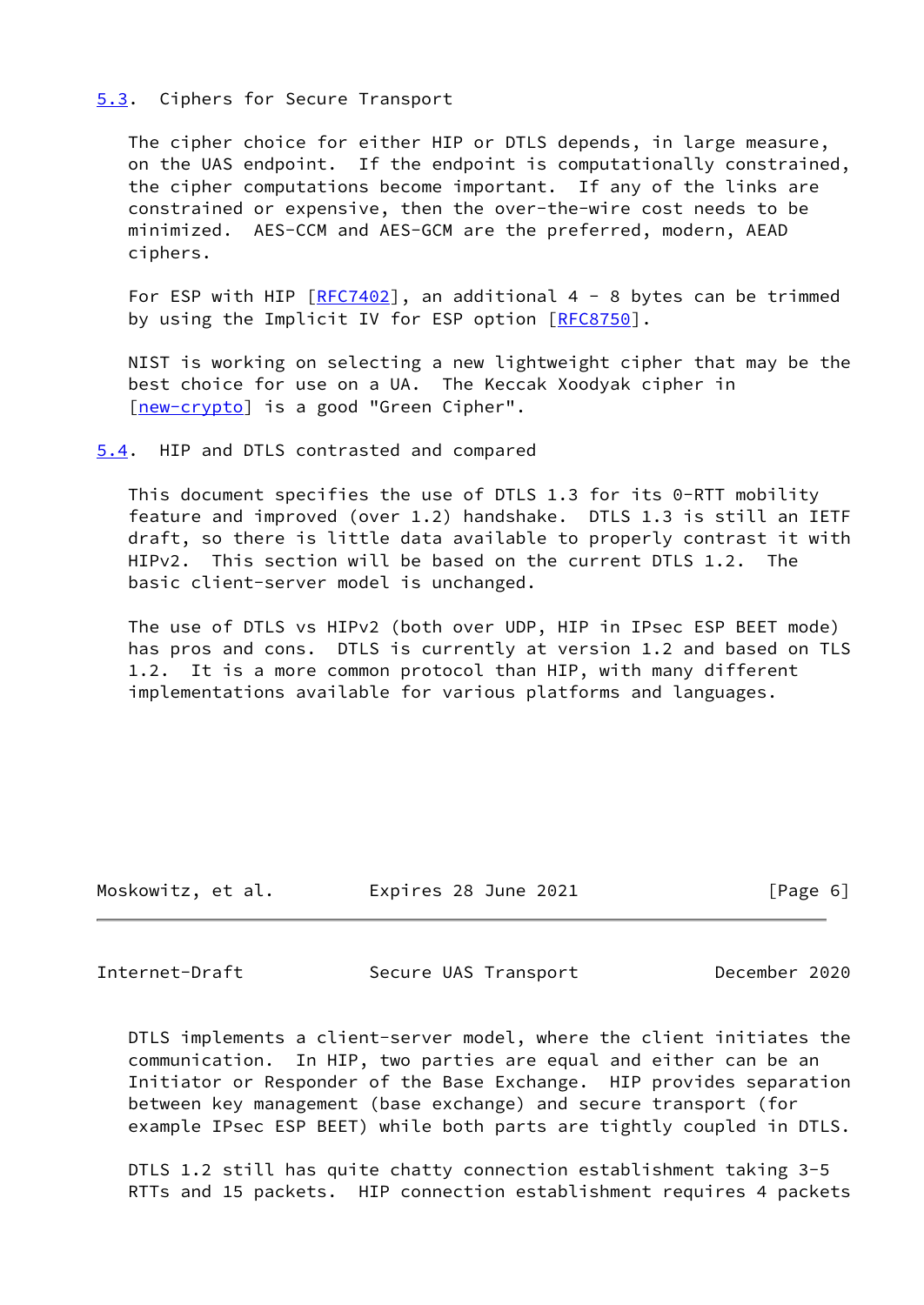(I1,R1,I2,R2) over 2 RTTs. This is beneficial for constrained environments of UAs. HIPv2 supports cryptoagility with possibility to negotiate cryptography mechanisms during the Base Exchange.

 Both DTLS and HIP support mobility with a change of IP address. However, in DTLS only client mobility is well supported, while in HIP either party can be mobile. The double-jump problem (simultaneous mobility) is supported in HIP with a help of Rendezvous Server (RVS) [\[RFC8004](https://datatracker.ietf.org/doc/pdf/rfc8004)]. HIP can implement secure mobility with IP source address validation in 2 RTTs, and in 1 RTT with fast mobility extension.

 One study comparing DTLS and IPsec-ESP performance concluded that DTLS is recommended for memory-constrained applications while IPSec- ESP for battery power-constrained [[Vignesh](#page-9-1)].

<span id="page-7-0"></span>[6](#page-7-0). IANA Considerations

**TBD** 

<span id="page-7-1"></span>[7](#page-7-1). Security Considerations

 Designing secure transports is challenging. Where possible, existing technologies SHOULD be used. Both ESP and DTLS have stood "the test of time" against many attack scenarios. Their use here for N-RID and C2 do not represent new uses, but rather variants on existing depoyments.

 The same can be said for both key establishment, using HIPv2 and DTLS, and the actual cipher choice for per packet encryption and authentication. N-RID and C2 do not present new challenges, rather new opportunities to provide communications security using well researched technologies.

<span id="page-7-2"></span>[8](#page-7-2). Acknowledgments

 Stuart Card and Adam Wiethuechter provivded information on their use of HIP for C2 at the Syracuse NY UAS test corridor. This, in large measure, was the impetus to develop this document.

<span id="page-7-3"></span>[9](#page-7-3). References

| Moskowitz, et al. | Expires 28 June 2021 | [Page 7] |
|-------------------|----------------------|----------|
|-------------------|----------------------|----------|

<span id="page-7-5"></span><span id="page-7-4"></span>

| Internet-Draft | Secure UAS Transport | December 2020 |  |
|----------------|----------------------|---------------|--|
|                |                      |               |  |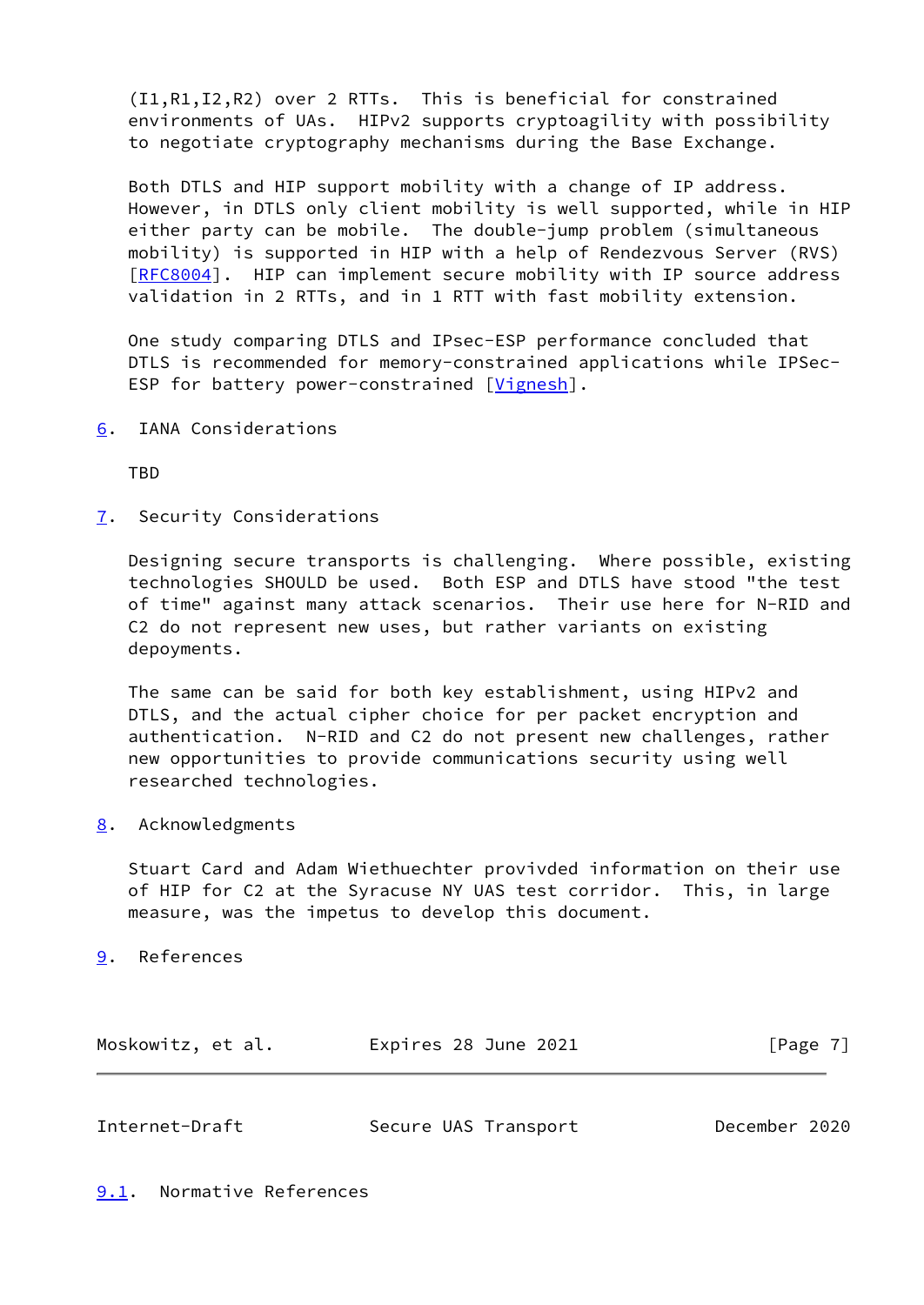- [RFC2119] Bradner, S., "Key words for use in RFCs to Indicate Requirement Levels", [BCP 14](https://datatracker.ietf.org/doc/pdf/bcp14), [RFC 2119](https://datatracker.ietf.org/doc/pdf/rfc2119), DOI 10.17487/RFC2119, March 1997, <[https://www.rfc-editor.org/info/rfc2119>](https://www.rfc-editor.org/info/rfc2119).
- [RFC8174] Leiba, B., "Ambiguity of Uppercase vs Lowercase in [RFC](https://datatracker.ietf.org/doc/pdf/rfc2119) [2119](https://datatracker.ietf.org/doc/pdf/rfc2119) Key Words", [BCP 14](https://datatracker.ietf.org/doc/pdf/bcp14), [RFC 8174,](https://datatracker.ietf.org/doc/pdf/rfc8174) DOI 10.17487/RFC8174, May 2017, [<https://www.rfc-editor.org/info/rfc8174](https://www.rfc-editor.org/info/rfc8174)>.
- <span id="page-8-0"></span>[9.2](#page-8-0). Informative References

<span id="page-8-3"></span>[drip-requirements]

 Card, S., Wiethuechter, A., Moskowitz, R., and A. Gurtov, "Drone Remote Identification Protocol (DRIP) Requirements", Work in Progress, Internet-Draft, [draft](https://datatracker.ietf.org/doc/pdf/draft-ietf-drip-reqs-06) [ietf-drip-reqs-06,](https://datatracker.ietf.org/doc/pdf/draft-ietf-drip-reqs-06) 1 November 2020, <[https://tools.ietf.org/html/draft-ietf-drip-reqs-06>](https://tools.ietf.org/html/draft-ietf-drip-reqs-06).

<span id="page-8-4"></span>[drip-uas-rid]

 Moskowitz, R., Card, S., Wiethuechter, A., and A. Gurtov, "UAS Remote ID", Work in Progress, Internet-Draft, [draft](https://datatracker.ietf.org/doc/pdf/draft-moskowitz-drip-uas-rid-06) [moskowitz-drip-uas-rid-06,](https://datatracker.ietf.org/doc/pdf/draft-moskowitz-drip-uas-rid-06) 17 August 2020, <[https://tools.ietf.org/html/draft-moskowitz-drip-uas-rid-](https://tools.ietf.org/html/draft-moskowitz-drip-uas-rid-06)  $06$ .

<span id="page-8-2"></span>[DTLS-1.3-draft]

 Rescorla, E., Tschofenig, H., and N. Modadugu, "The Datagram Transport Layer Security (DTLS) Protocol Version 1.3", Work in Progress, Internet-Draft, [draft-ietf-tls](https://datatracker.ietf.org/doc/pdf/draft-ietf-tls-dtls13-39) [dtls13-39,](https://datatracker.ietf.org/doc/pdf/draft-ietf-tls-dtls13-39) 2 November 2020, <[https://tools.ietf.org/html/draft-ietf-tls-dtls13-39>](https://tools.ietf.org/html/draft-ietf-tls-dtls13-39).

<span id="page-8-1"></span> [F3411-19] ASTM International, "Standard Specification for Remote ID and Tracking", February 2020, <<http://www.astm.org/cgi-bin/resolver.cgi?F3411>>.

# <span id="page-8-5"></span>[hip-fast-mobility]

 Moskowitz, R., Card, S., and A. Wiethuechter, "Fast HIP Host Mobility", Work in Progress, Internet-Draft, [draft](https://datatracker.ietf.org/doc/pdf/draft-moskowitz-hip-fast-mobility-03) [moskowitz-hip-fast-mobility-03](https://datatracker.ietf.org/doc/pdf/draft-moskowitz-hip-fast-mobility-03), 3 April 2020, <[https://tools.ietf.org/html/draft-moskowitz-hip-fast](https://tools.ietf.org/html/draft-moskowitz-hip-fast-mobility-03) [mobility-03](https://tools.ietf.org/html/draft-moskowitz-hip-fast-mobility-03)>.

<span id="page-8-6"></span>[new-crypto]

 Moskowitz, R., Card, S., and A. Wiethuechter, "New Cryptographic Algorithms for HIP", Work in Progress,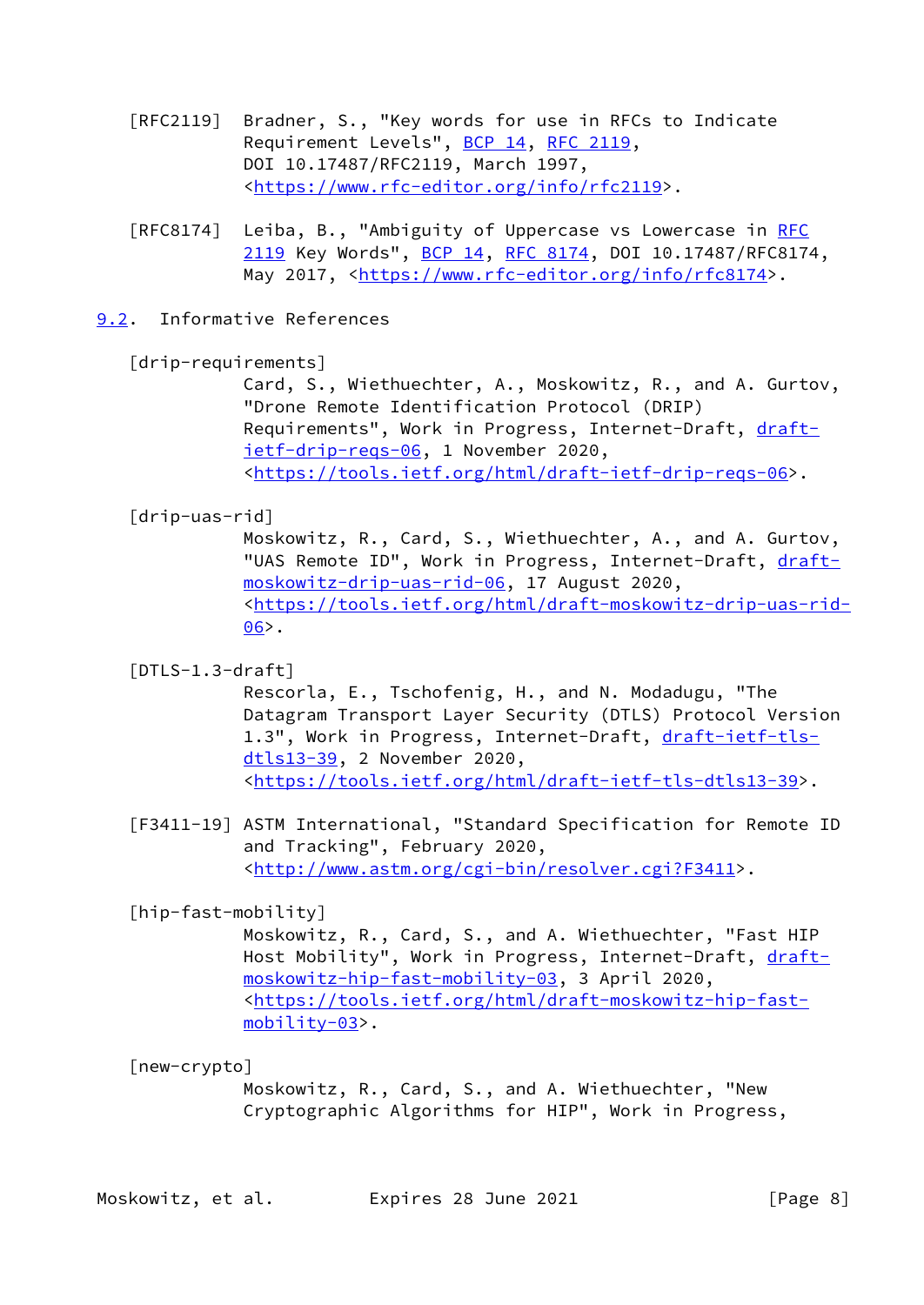<span id="page-9-0"></span> Internet-Draft, [draft-moskowitz-hip-new-crypto-06,](https://datatracker.ietf.org/doc/pdf/draft-moskowitz-hip-new-crypto-06) 2 November 2020, <[https://tools.ietf.org/html/draft](https://tools.ietf.org/html/draft-moskowitz-hip-new-crypto-06) [moskowitz-hip-new-crypto-06](https://tools.ietf.org/html/draft-moskowitz-hip-new-crypto-06)>.

- [RFC5795] Sandlund, K., Pelletier, G., and L-E. Jonsson, "The RObust Header Compression (ROHC) Framework", [RFC 5795](https://datatracker.ietf.org/doc/pdf/rfc5795), DOI 10.17487/RFC5795, March 2010, <[https://www.rfc-editor.org/info/rfc5795>](https://www.rfc-editor.org/info/rfc5795).
- [RFC7400] Bormann, C., "6LoWPAN-GHC: Generic Header Compression for IPv6 over Low-Power Wireless Personal Area Networks (6LoWPANs)", [RFC 7400](https://datatracker.ietf.org/doc/pdf/rfc7400), DOI 10.17487/RFC7400, November 2014, [<https://www.rfc-editor.org/info/rfc7400](https://www.rfc-editor.org/info/rfc7400)>.
- [RFC7401] Moskowitz, R., Ed., Heer, T., Jokela, P., and T. Henderson, "Host Identity Protocol Version 2 (HIPv2)", [RFC 7401,](https://datatracker.ietf.org/doc/pdf/rfc7401) DOI 10.17487/RFC7401, April 2015, <[https://www.rfc-editor.org/info/rfc7401>](https://www.rfc-editor.org/info/rfc7401).
- [RFC7402] Jokela, P., Moskowitz, R., and J. Melen, "Using the Encapsulating Security Payload (ESP) Transport Format with the Host Identity Protocol (HIP)", [RFC 7402](https://datatracker.ietf.org/doc/pdf/rfc7402), DOI 10.17487/RFC7402, April 2015, <[https://www.rfc-editor.org/info/rfc7402>](https://www.rfc-editor.org/info/rfc7402).
- [RFC7668] Nieminen, J., Savolainen, T., Isomaki, M., Patil, B., Shelby, Z., and C. Gomez, "IPv6 over BLUETOOTH(R) Low Energy", [RFC 7668,](https://datatracker.ietf.org/doc/pdf/rfc7668) DOI 10.17487/RFC7668, October 2015, <[https://www.rfc-editor.org/info/rfc7668>](https://www.rfc-editor.org/info/rfc7668).
- [RFC8004] Laganier, J. and L. Eggert, "Host Identity Protocol (HIP) Rendezvous Extension", [RFC 8004](https://datatracker.ietf.org/doc/pdf/rfc8004), DOI 10.17487/RFC8004, October 2016, [<https://www.rfc-editor.org/info/rfc8004](https://www.rfc-editor.org/info/rfc8004)>.
- [RFC8750] Migault, D., Guggemos, T., and Y. Nir, "Implicit Initialization Vector (IV) for Counter-Based Ciphers in Encapsulating Security Payload (ESP)", [RFC 8750](https://datatracker.ietf.org/doc/pdf/rfc8750), DOI 10.17487/RFC8750, March 2020, <[https://www.rfc-editor.org/info/rfc8750>](https://www.rfc-editor.org/info/rfc8750).
- <span id="page-9-1"></span>[Vignesh] Vignesh, K., "Performance analysis of end-to-end DTLS and IPsec-based communication in IoT environments", Thesis no. MSEE-2017: 42, 2017, [<http://www.diva](http://www.diva-) portal.org/smash/get/diva2:1157047/FULLTEXT02>.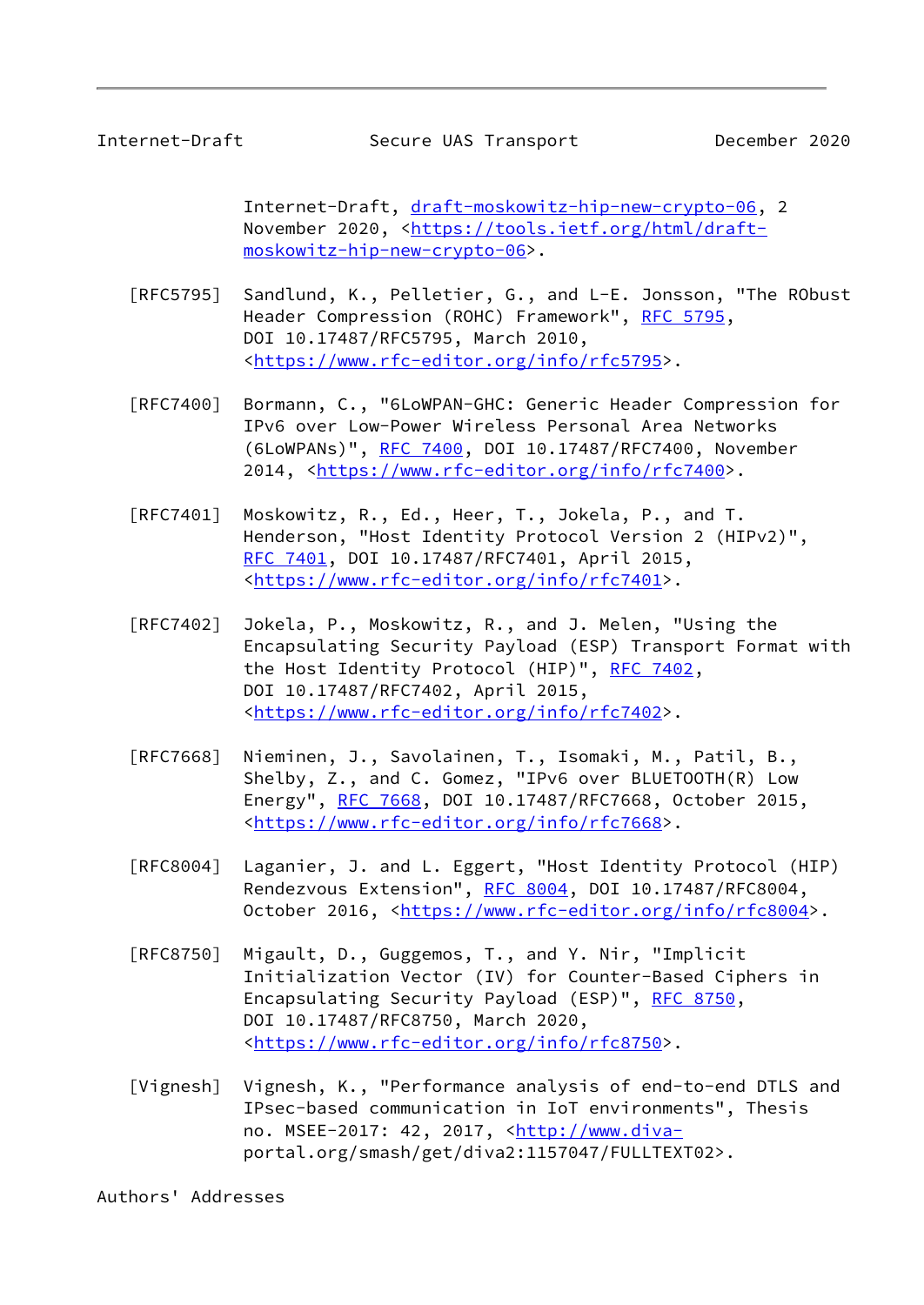Internet-Draft Secure UAS Transport December 2020

 Robert Moskowitz HTT Consulting Oak Park, MI 48237 United States of America

Email: rgm@labs.htt-consult.com

 Stuart W. Card AX Enterprize 4947 Commercial Drive Yorkville, NY 13495 United States of America

Email: stu.card@axenterprize.com

 Adam Wiethuechter AX Enterprize 4947 Commercial Drive Yorkville, NY 13495 United States of America

Email: adam.wiethuechter@axenterprize.com

 Andrei Gurtov Linköping University IDA SE-58183 Linköping Sweden

Email: gurtov@acm.org